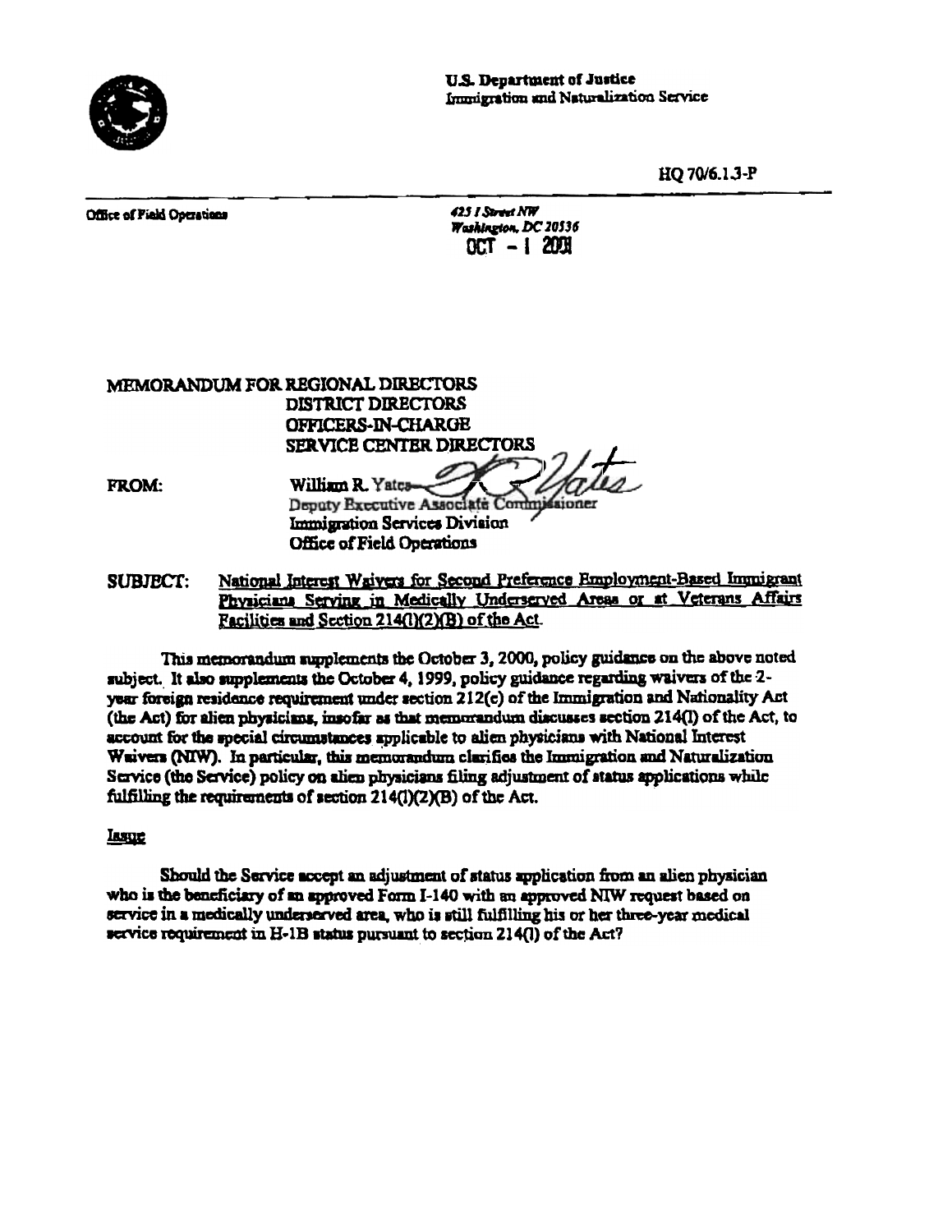## Decision

Based on the following discussion, Service Centers are directed to accept the filing of an adjustment of status application from an alien physician who is the beneficiary of an approved Form I-140 with an approved NIW request under section 203(b)(2)(B)(ii) of the Act, even if the alien physician received a waiver of the § 212(e) foreign residence requirement under section 214(1) of the Act and who is still fulfilling a three-year medical service requirement in H-1B status pursuant to acction 214(I) of the Act. The Service Center may not approve the adjustment of status application, however, until the alien physician has fully complied with the service requirements for both the waiver under section 214(1) and the NIW under section 203(b)(2)(B)(ii).

## Discussion

Questions have arisen over whether a physician who is in the process of fulfilling his or her service requirements under section 214(1) of the Act in H-1B status may file an adjustment of status application based upon an approved 1-140 with an approved NIW request for either 3 or 5years of service in an underserved area. In part, section 214(1)(2)(B) of the Act says that no one who has received a waiver but failed (emphasis added) to complete the stated requirements can apply for permanent residence without first complying with the requirements of section 212(e).

Service regulations at 8 CFR 212.7(c)(9)(iii) interpret the statute so that the alien may not file an adjustment application until the requirements of section 214(l) are fulfilled. This is a reasonable interpretation of section 214(I)(2)(B), since it helps to safeguard against inadvertently granting adjustment to an alien who has not fulfilled the waiver requirements.

In contrast, the September 6, 2000, interim rule (65 FR 53889) addressing NIWs for EB-2 physicians permits these physician beneficiaries to submit an adjustment of status application upon approval of the I-140. See 8 CFR 204.12(e). Again, this is a reasonable interpretation of the statute since section 203(b)(2)(B)(ii)(III) provides that the NIW provision should not be construed to preclude the alien physician's filing of an adjustment application before the alien physician completes the NIW service requirement.

The Service sees section 203(b)(2)(B)(ii)(III) of the Act as authorizing an acceptable modification of the regulations interpreting section 214(l) of the Act, especially since many of the alien physicians availing themselves of the NIW provisions are former J-1 visa holders who have obtained a section 212(e) waiver of the foreign residence requirement under section 214(l) and who have changed status to that of an H-1B nonimmigrant with a three-year commitment. Therefore, the policy of the Service is:

An alien physician who received a waiver under section 214(1) of the Act, AND who is the beneficiary of an approved Form I-140 with an approved NIW may apply for adjustment of status once the Service approves the Form I-140 and the NIW. The Service may not, however, approve the adjustment application until the alien